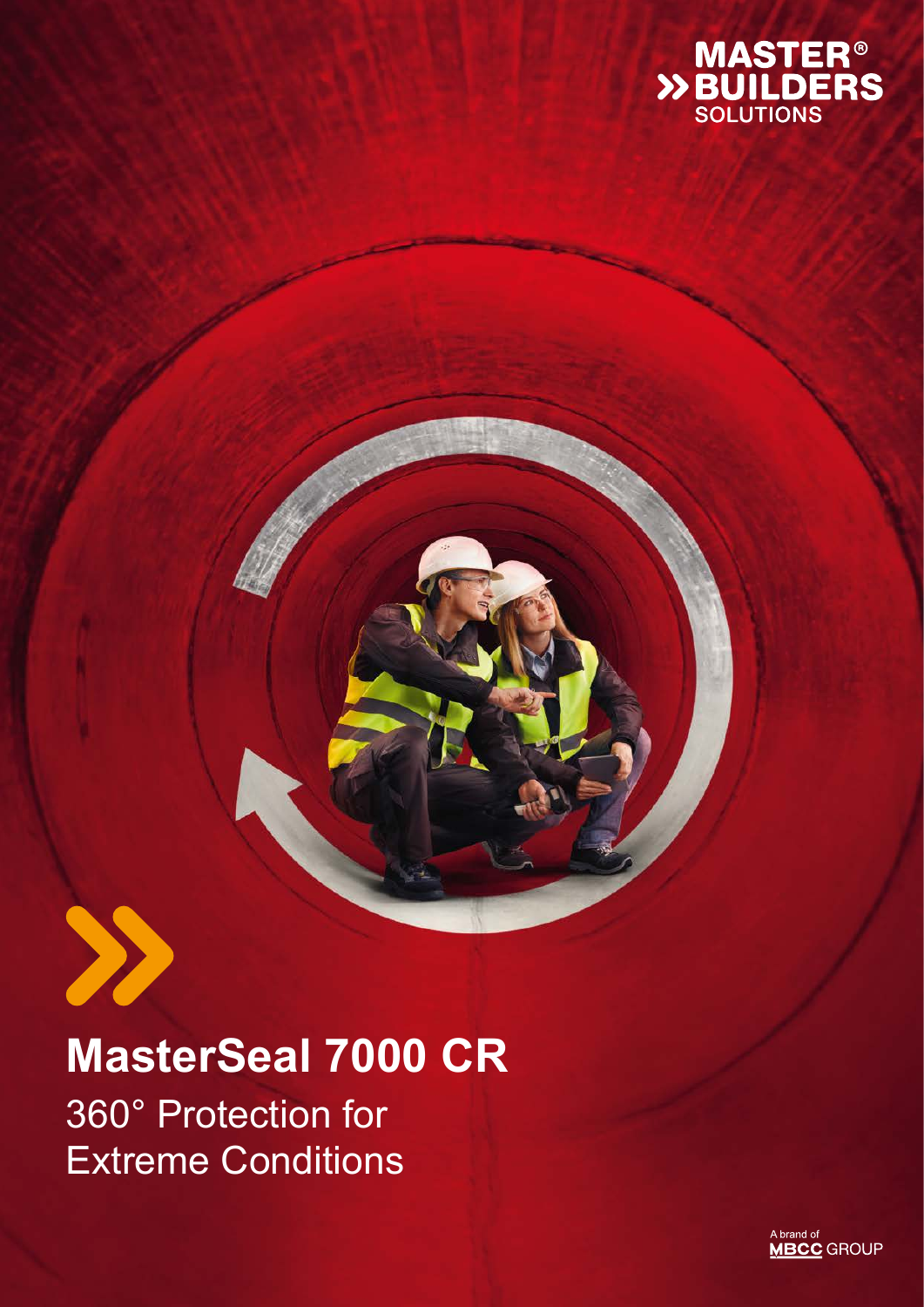

### **MasterSeal 7000 CR 360° Protection for Extreme Conditions**

**MasterSeal 7000 CR is the waterproofing and concrete protection system with a unique combination of application and performance properties that meet the challenges of aggressive wastewater environments. The performance-proven MasterSeal 7000 CR**  system significantly extends<sup>o</sup>the life cycle of concrete structures.

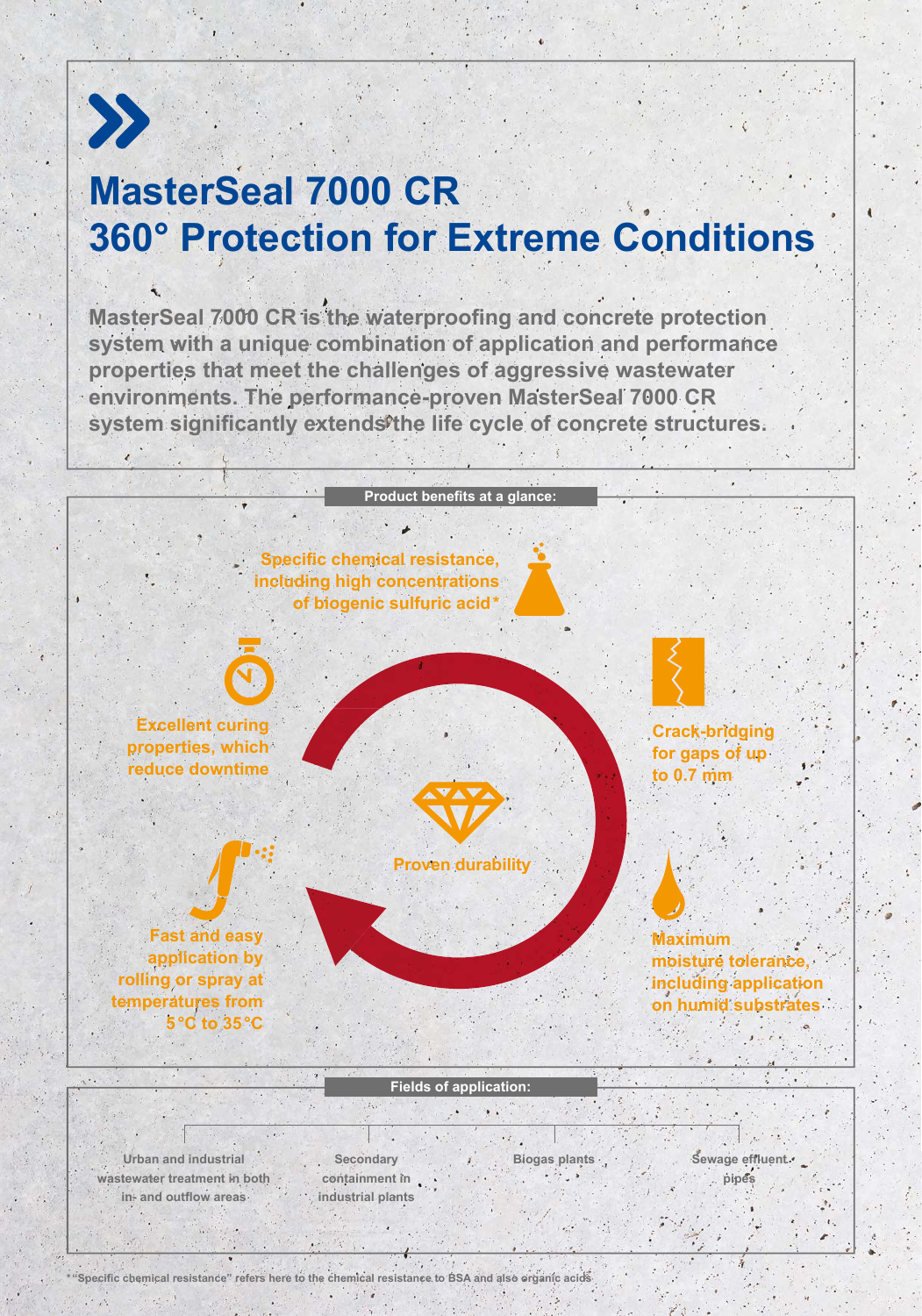# $\sum$

### **Challenges in Wastewater Treatment: Dealing with Aggressive Environments**

**The concrete infrastructure of wastewater treatment systems is subject to complex physical and chemical corrosion processes. MasterSeal 7000 CR is specially designed to address these challenges.**

**The complex nature of wastewater treatment and its degradation process creates challenging problems for the surrounding infrastructure. The rate of chemical attack depends on various factors related to the conditions in both the wastewater and the environment and can decrease the pH level below 1 in some cases.** 

### **Biogenic sulfuric acid corrosion can lead to structural concrete damage**

**Uncoated concrete is particularly susceptible to so called biogenic sulfuric acid corrosion (BSA) leading to structural, rather than just cosmetic concrete damages.**

**BSA corrosion is caused by bacteria from the genus Thiobacillus, which metabolizes hydrogen sulfide**  (H<sub>2</sub>S) and liberates sulfuric acid. H<sub>2</sub>S is generated in **wastewater systems where sulfur compounds are broken down as part of the general microbiological degradation process. This degradation to H2 S requires anaerobic (oxygen-free) conditions for the bacteria to thrive 1 . These conditions can be found where there is minimal airflow, turbulence, or water flow.**

**BSA corrosion is a result of the second process, in which H2 S is released into the headspace. This release from the water also depends on sewer conditions, such as turbulence. Accumulation of H2 S in the headspace varies with airflow, but even low concentrations are sufficient to promote Thiobacillus colonization 2 . Metabolization of H2 S by Thiobacillus deposits sulfuric acid directly onto the concrete or iron surface being colonized. Chemical attack then takes place very quickly. On concrete, the expansive generation of salt causes surface erosion, while the decrease in pH of the normally alkaline concrete creates the ideal environment for** 

**successive colonization of Thiobacilli. In addition to BSA corrosion in the headspace, chemical attack is also caused by the wastewater itself, either from the organic acids generated as oil and fat are broken down or from other contaminants.**



**The illustration above represents the different reactions involved in the process of biogenic sulfuric acid corrosion.**



**Durable for a minimum of five years – proven under real conditions**

**MasterSeal 7000 CR has been tested at the Fraunhofer Institute under conditions that simulate those of a real sewer during 5 years. The results of the test show no significant changes on the properties of MasterSeal 7000 CR.**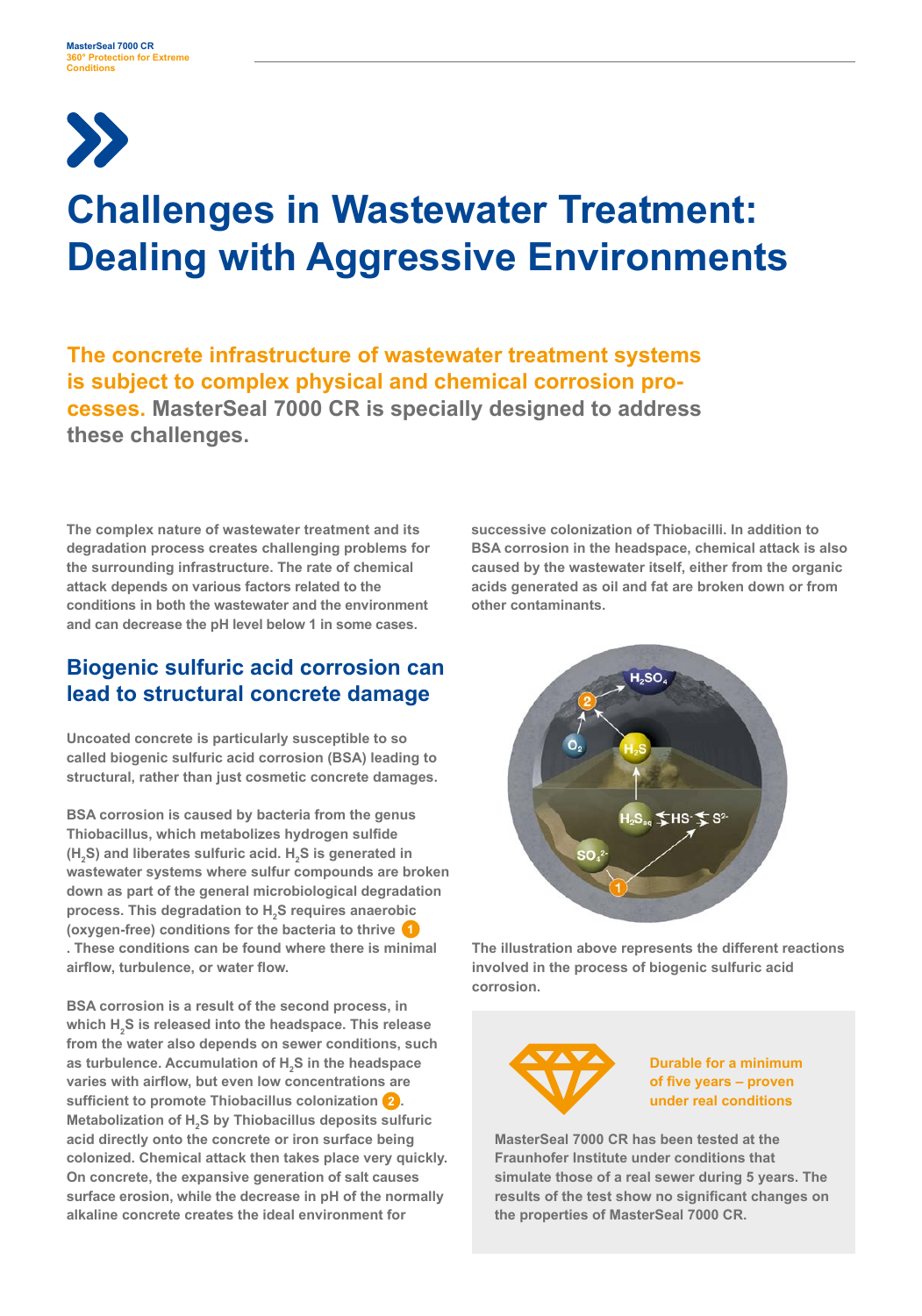

### **Xolutec® – Durability by Design**

**MasterSeal 7000 CR is powered by Xolutec® – Our unique technology developed for improved durability, to solve the problems of demanding environments.** 

**Xolutec® is the result of our development work on advancing PU and PUA materials. The goal was to solve the problems of concrete and steel in demanding environments.** 

**Xolutec® – developed by Master Builders Solutions experts – uniquely combines complementary chemistries. Optimization of the inter phase interactions between the highly crosslinked resin blocks and the separately cured inorganic elements, creates a high-density organicinorganic material with outstanding characteristics. This network allows the enhancement of various characteristics.** 

**Xolutec® is very low in volatile organic components (VOC) and is quick and easy to apply with both spray and hand application equipment, depending on the requirements. It cures rapidly, even at low temperatures thus reducing application time and enabling fast return to service with minimal downtime.** 

**The technology is insensitive to moisture and tolerates a wide variety of site conditions, greatly expanding the application window while reducing the potential for delays and failures.**

**Long maintenance cycles and lower life cycle costs**  significantly reduce the total cost of ownership.

**Xolutec® enables a wide variety of solutions with enhanced durability.** 



# **MasterSeal 7000 The Solution for**







**Steel Concrete (with primer MasterSeal P 770)**

**MasterSeal 7000 CR is suitable for:**





**Horizontal, vertical and overhead application**

**In- and outdoor application**



**The two MasterSeal 7000 CR colors – red and grey – allow safe application even in environments with poor visibility.**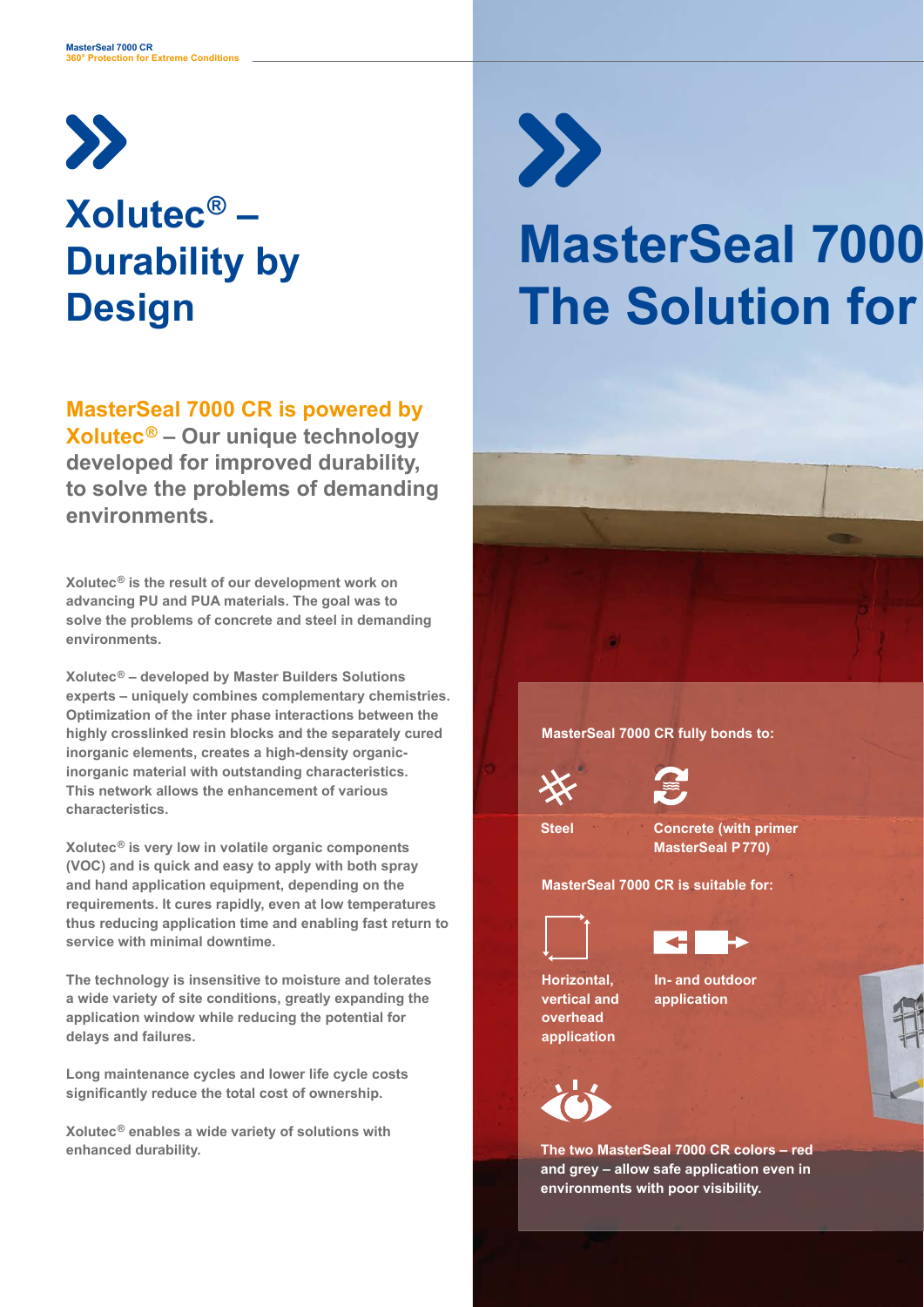## $CR$ **Extreme Challenges**



**Consumption (approx.) 0.3 kg/m2**

**Membrane MasterSeal M 790 Thickness (approx.) 0.7 – 0.8 mm**

**Consumption (approx.) 0.8 – 1 kg/m<sup>2</sup>**

**With its unique combination of application and performance properties, MasterSeal 7000 CR is the right**  solution for waterproofing and protecting wastewater **treatment concrete structures and sewers.**

#### **Performance**

**MasterSeal 7000 CR's high resistance to abrasion and biogenic sulfuric acid corrosion are ideal to withstand the severe conditions that occur in pretreatment and aeration tanks, digesters, or sewers. Its dynamic and static crack-bridging abilities protect concrete from cracks thus prolonging the structure's life cycle.** 

#### **Application**

**The easy application of MasterSeal 7000 CR by spray or roller, as well as its compatibility with damp substrates, suit the conditions of wastewater facilities particularly well. Downtime – which is always critical when stopping a wastewater process – is also reduced because of its fast-curing properties that allow contact with water only 24 hours after application at 20 °C.**

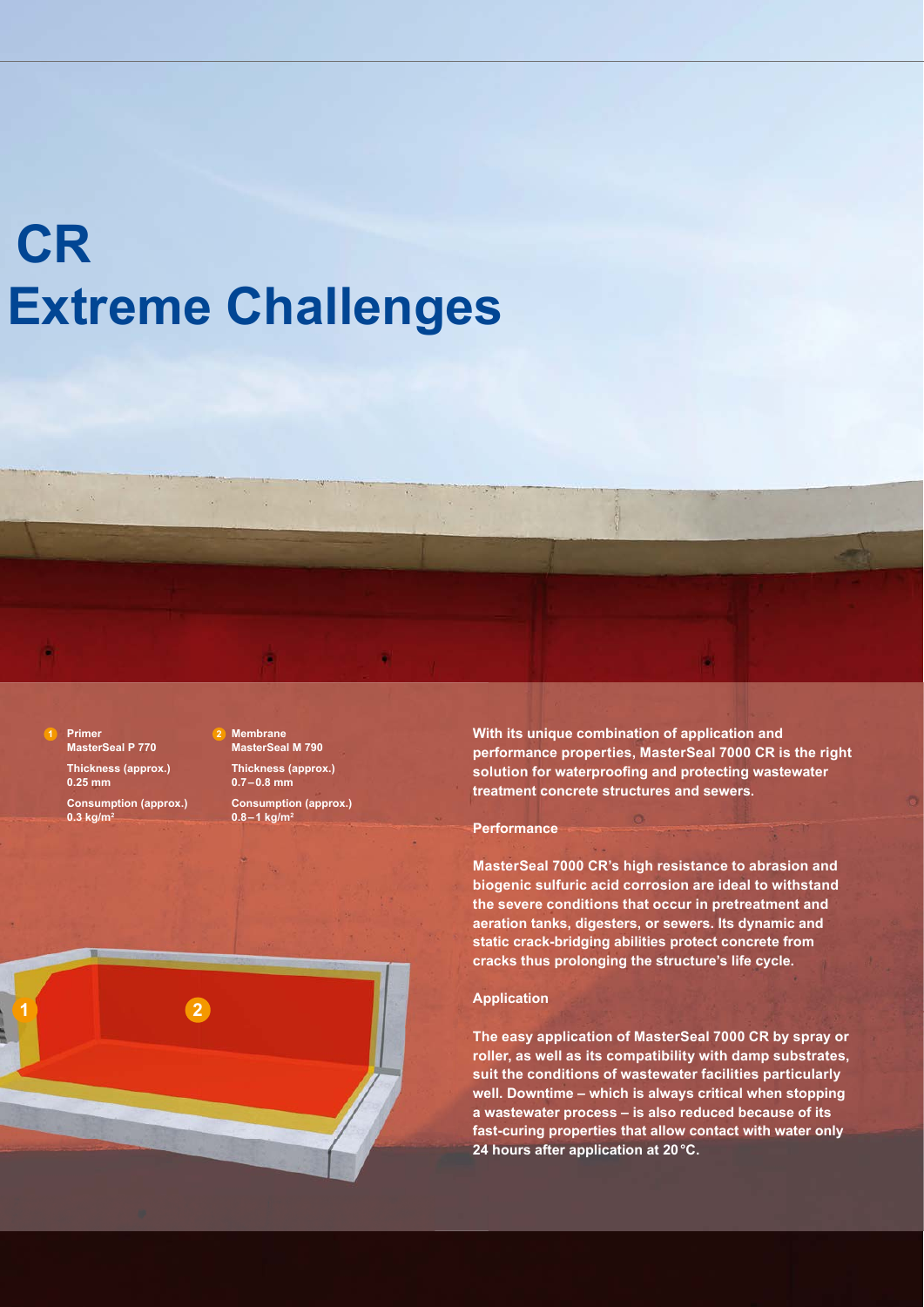

**Downtime**

 **MasterSeal 7000 CR** г  **Polyurea Epoxy Novolac Vinyl ester**

 $*$  "Specific chemical **resistance" refers here to the chemical resistance to BSA and also organic acids.** 

**Fast and easy application** **Crack-**

**bridging ability**

**Substrate moisture tolerance**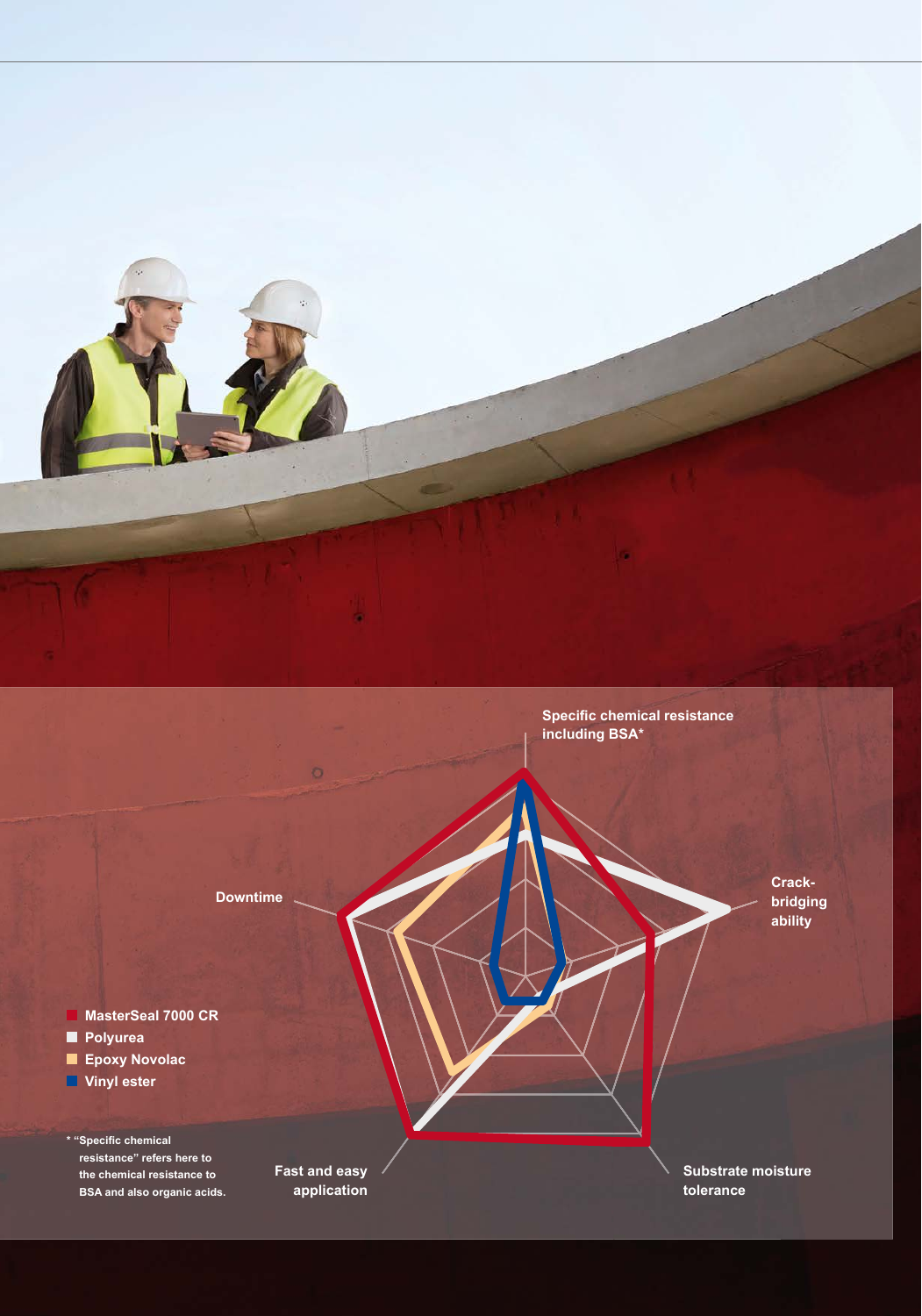$\sum$ **Your Access to More Support and Relevant Information**

**https://masterseal-7000cr.master-builders-solutions.com** 

**Discover more about** 

**MasterSeal 7000 CR**

#### **Plan your wastewater treatment project in an easy, fast and smart way**

**It takes only three steps to create a customized specification report of your project with our Online Planning Tool. Plan and organize your construction challenge, define your working area, and get a detailed project report – whether from your PC in the office or your tablet on site.**

**online-planning.master-builders-solutions.com**

#### **Technical support and services**

**Our Master Builders Solutions experts collaborate across multiple areas of expertise and regions to draw on the experience gained from countless construction projects worldwide. Our knowledge and skill are available to you from the conception through to the completion of your construction project.**